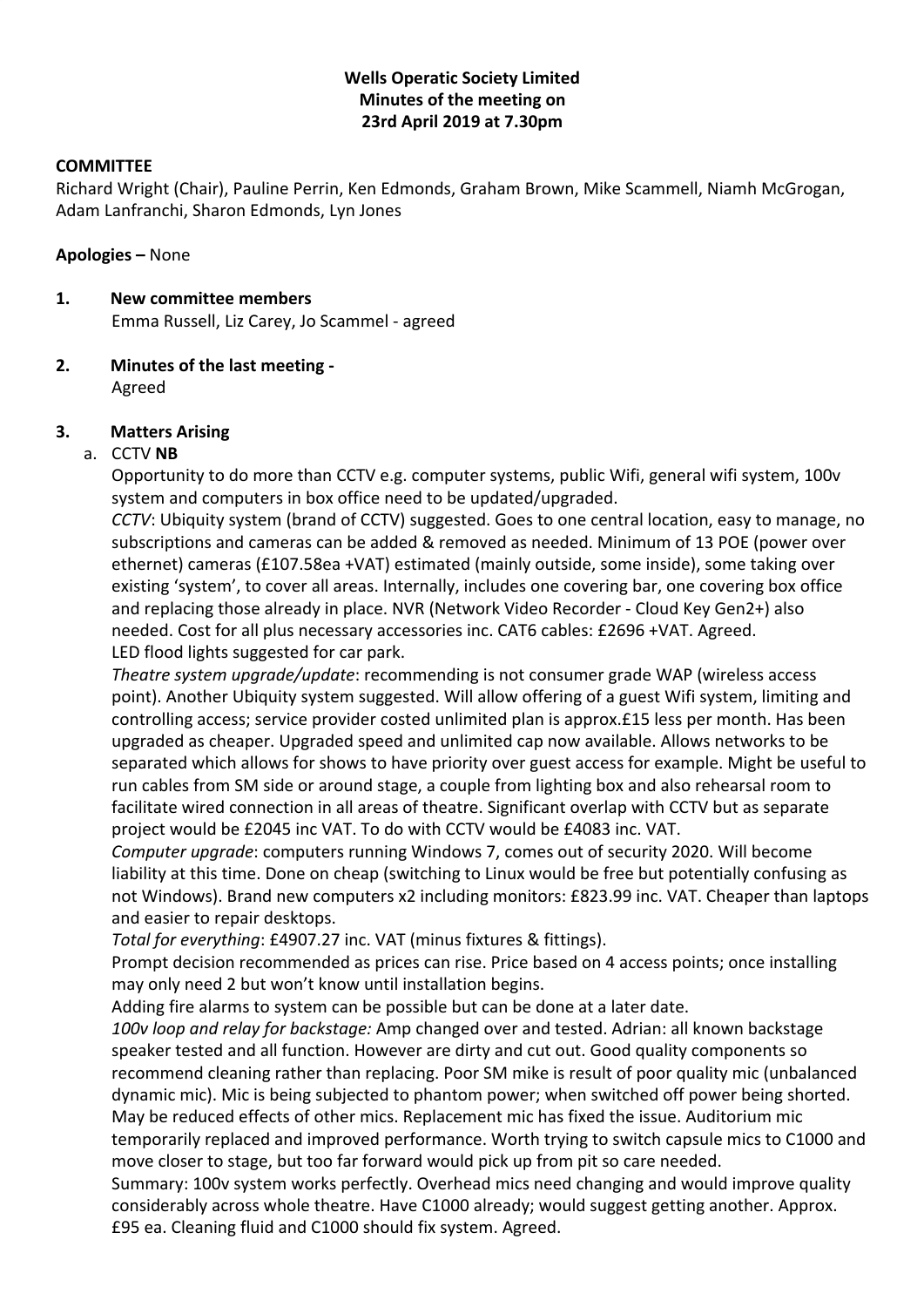Front of House monitor system not working properly, so will also need replaced.

Suggested addition while changing systems would be high def camera system and LCD monitors.

- b. Theatre Handbook updated by RW, any further comments to **RW** and then it will continue as an ongoing process. Ongoing.
- c. The High Street Banner **KE** is looking into other options in the meantime. Had banner over bridge by Blue School and was difficult to see. Not worth it. Could put one on relief road but tend to disappear. Banner not ordered for Fiddler as yet. Could laminate A4 poster and tie to lampposts on high street. Need to ensure removal after show. Can look at magazine/newspaper inserts for Anne of GG.
- d. Amount of work required to cover hirings. Need to consider a wider team of people to cover it. Ongoing.
- e. Pit developments **AL**

Nick & Kelly happy with pit. Improving seat on steps would be of value. Sheila & Dave reiterated previous comments. Nick has suggested producing list of other MDs that could work in the pit within current arrangements. Mark Wall seems to think we could go back a metre and do it in house. He also thought could do original plan to go down, back and put in a tunnel in house. Thinks supporting walls could be replaced with RSJs.

Other option is the band in the rehearsal room and mic through to auditorium. Adrian said is feasible but there is a cost. Did it before but wasn't popular.

Sheila suggested completing project in smaller steps over longer term.

Heating issue raised (discussed at previous committee meeting) and H&S concern over pit evacuation in event of fire. Kelly's back issue not result of MD-ing in pit (pre-existing condition). To explore with John Bevridge to get indication if extending back a metre is feasible **RW**

# **4. Correspondence**

None

## **4. Treasurer's Report and Box Office**

- a. General Data Protection Regulation (GDPR), that came into effect on May 25, 2018. Nick Barlow says there is little for us to change, but will make sure everything is correct on the website **PP** to remind. Ongoing.
- b. 'Opposite Sex' hit target £1800 profit
- c. Box Office is not being used when open; using volunteers for no value. Change over to online allowed for transition period; perhaps just do morning of online opening and one morning a week before the show. Explore ideas and nail down specifics at next committee meeting **PP**
- d. Approx. 55% Fiddler tickets sold to date.

# **5. Membership**

a. New members –

Sarah Cairncross, Emma Russell: agreed.

Martin Cooke: historical member. In the past, ejected from theatre and membership revoked (details not available for this meeting). If has been revoked, then this will be grounds for refusal of current membership application. Details of why membership revoked previously to be investigated **PP**

- b. Patrons leaflet. **LJ** Ongoing
- c. Theatre News / What's On sheet and Wells Community Facebook page. Ongoing
- d. **AGM Friday 22nd March.** review/matters arising None.
- e. **Dinner Dance Saturday 8th June** at Wells Golf Club **NM**
- f. **Civic night LJ** all in hand.
- g. **Open Day 15th June 2019**  arrangements discussed. Update. **RW**

Call put out for volunteers. Local choir rehearsing all morning and a lot of stalwart members will be busy with that. Date changed to **Saturday 20th July 2019**. Vicky will do tours of theatre, possibly with Nick Barlow - **RW** to confirm.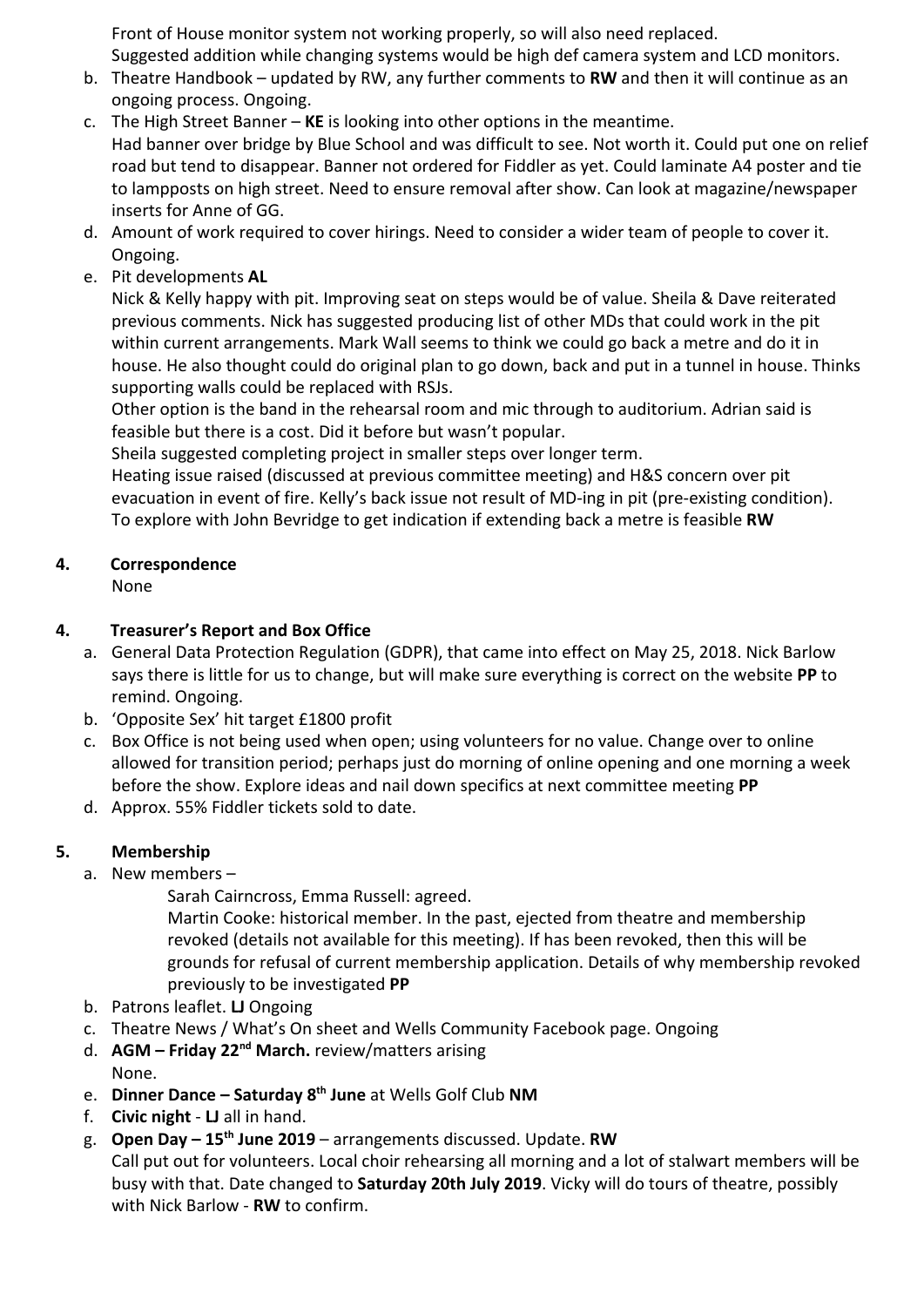## **6. Publicity**

All in hand.

More A5 flyers requested for Fiddler. Ad for Fiddler in Wells Journal poor quality - AL emailed info and publicity poster, but result was poor. KE has sent information to Wells Voice, AL has emailed various publicity sources.

BOVTS' The Canterbury Tales flyers need distributed; KE to send information to Wells Voice to promote further.

# **7. Theatre Renovations**

- a. PAT testing **MS. GB** is investigating training so that we can do this ourselves. Training DVD ordered for £80 and hasn't arrived. Having to revalidate the DVD; supposed to be released second week in April but yet to arrive. ONce has arrived, can start. Anyone can take course at £10 per person as many times as needed. investigating equipment at approx. £400 which digitally stores details and prints labels.
- b. New signs and billboards at the front of the theatre and on Chamberlain Street. Db+Paul architects have advised contractors. **RW** to start the process of costings. Haven't heard back yet. **RW** will chase if no word in a couple of weeks.
- c. Tree yellow line edge. Sign received and to go up. **GB** to order paint ongoing when weather permits painting and has time to do it.
- d. Chamberlain St doors done; a great job. Issues with furniture. Ongoing **GB**
- e. Moths in the wardrobe: **SE** done.
- f. **RW** has purchased 'loan' wheelchair.

## **8. Productions/Hire.**

**Hires in April, May & June 2019.** See Bar Calendar for details. The person responsible is in bold. Small Steps x 2 – **SE**

Cosmo group – **SE** U3A walking group – **SE** Fiddler rehearsals – **GB** Comedy Festival - **SE** BOVTS - **SE** Dinner Dance - **NM** WSPA - **GB** Sustainable Wells - **SB** Anne of GG rehearsals - **NM** Theatre festival - **SE**. SE will give back door code which will subsequently be changed and email organisers with security details. Review for next year in terms of managing this

- **May 13th -18th 2019 Fiddler on the Roof.** Rights received. Director **Lois Harbinson,** Assistant Director – **Adam Lanfranchi**, Producer - **Graham Brown**, MD – **Sheila Ross,** Choreography - **Eden Simpson**, SM – **Emma Russell,** Set Designer – **Emma Russell**, Lighting – **GB**, Sound – **Adrian Mitchell**, Costumes - **Louise Sansam**, Prompt – **Freda Brown**, Props – **Lesley Ricketts,** Make up – **Helen and Julie Makin**, Budget – **agreed**, Publicity - **KE**, Ticket Price – **£13 and £10**, Rehearsal schedule – **agreed,** FoH manager – **Sally Trayhurn. Tickets are live**
- **Sept 18-21st 2019 Anne of Green Gables** by Lucy Montgomery, Director **Bobby Bass**, Producer **NM**, Stage manager – **Charlie Watkins**, Lighting - **GB**, Prompt – **FB**, Budget - **tba**, Ticket Price – **£11 and £9**, Rehearsal schedule – **agreed,** FoH manager – **Sally Trayhurn. Tickets go live on?**
- **Dec 14th–21st 2019 Wind in the Willows** by Fellowes, Drew and Styles, Director **Kate Lynch**, Assistant Director – **?**, Producer **– Alisa Creaser**, MD – **Sheila Ross,** Choreography - **Tina Eyers**, SM – **Chris Spray,** Set Designer – **Mark Wall**, Lighting – **arranged by Kate Lynch**, Sound – **arranged by Kate Lynch**, Costumes - **NM** , Prompt – **?**, Props – **Penny Bonetti and Catriona Eagle**, Make up – **?**, Budget – **tba** (agreed to set for a 'Spring Show'), Publicity - **KE**, Photos and programme – **AL and Emma Russell,** Children's chaperone **– Doreen Grant,** Ticket Price – **tba**, Rehearsal schedule –**agreed,** FoH manager – **Sally Trayhurn. Tickets go live on?**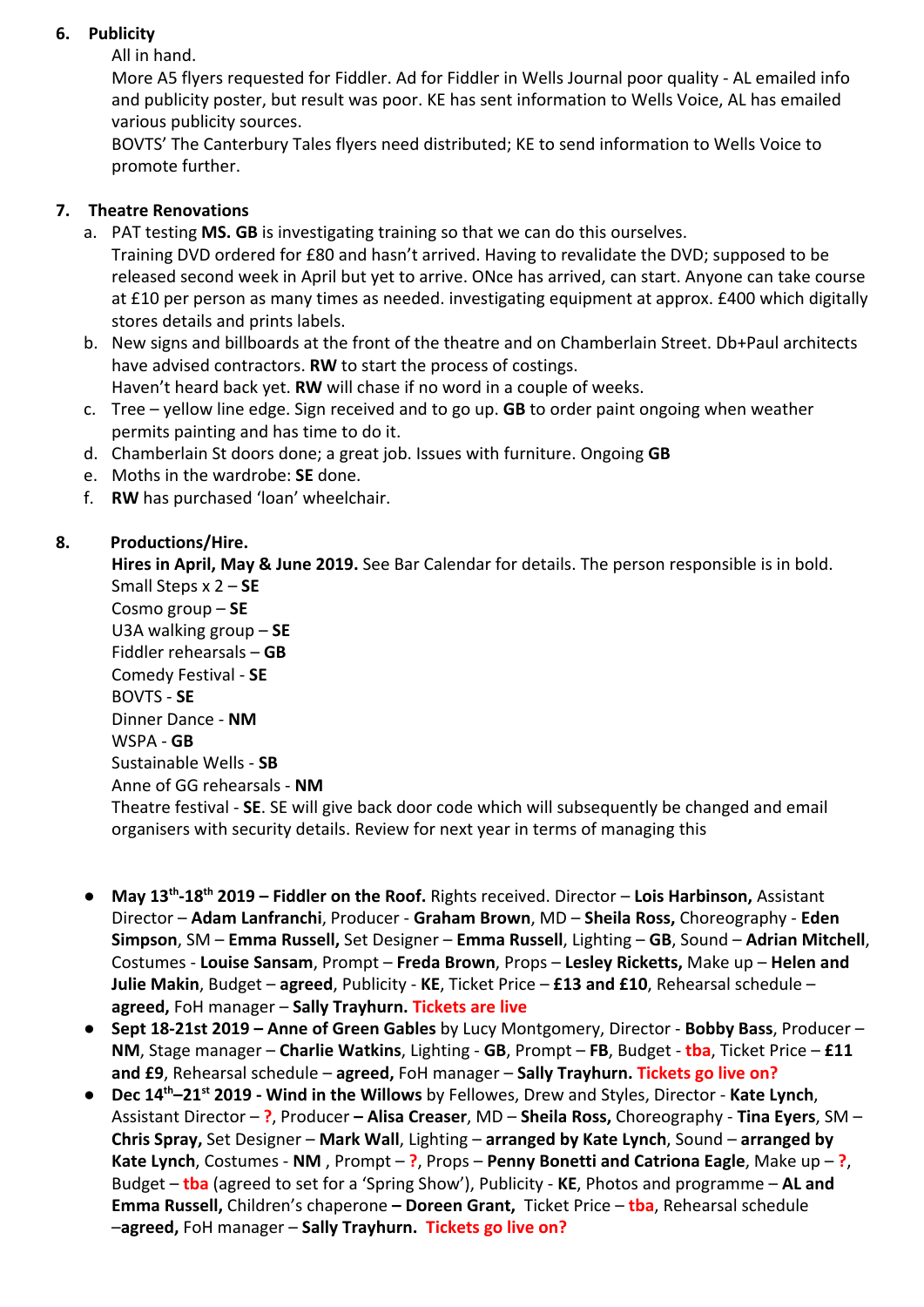- **March 2020 Quartet** by Ronald Harwood Director **Jackie Watts**, Assistant Director **?**, Producer **– ?**, MD – ?**,** Choreography - **?**, SM – **?,** Set Designer – **?**, Lighting – **?**, Sound – **?**, Costumes - **?**, Prompt – **?**, Props – **?**, Make up – **?**, Budget – **tba** (agreed to set for a 'Spring Show'), Publicity - **?**, Photos and programme – **?,** Children's chaperone **– ?,** Ticket Price – **tba**, Rehearsal schedule –**?,** FoH manager – **?. Tickets go live on?**
- **May 4th -9th 2020 Big Fish** John August/Andrew Lippa, Director – **Niamh McGrogan**, Assistant Director – **?**, Producer **– Doreen Grant**, MD – **Sheila Ross,** Choreography – **Eden Simpson**, SM – **?,** Set Designer – **?**, Lighting – **?**, Sound – **?**, Costumes – **Louise Sansam**, Prompt – **Freda Brown**, Props – **Doreen Grant, Jo Scammell and Vicky Orman**, Make up – **?**, Budget – **tba**, Publicity - **?**, Ticket Price – **tba**, Rehearsal schedule – **tba,** FoH manager – **Sally Trayhurn. Tickets go live on?**
- **September 2020 And Then There Were None** Director **AL,** Directorial support **Lois Harbison**, Producer - **GB,** SM – **ER,** Set Designer – **AL, ER**, Lighting - **GB** and **?**, Costumes - **Louise Sansam**, Prompt - **?**, Props - **Lesley**, Make up - **Helen Makin**, Budget - **tba**, Publicity - **KE**, Photos - **Greg Trezise**, Programme - **AL**, Ticket price - **tba**, Rehearsal schedule - **agreed**, FoH manager - **?**, **Tickets go live on?**
- **Dec 2020 KE** to direct a PantomimeVicky to write it.
- **March 2021** any ideas?
- **May 4th -9th 2021 9 to 5** Music and Lyrics by Dolly Parton. Director – **Niamh McGrogan**, Assistant Director – **?**, Producer **– Doreen Grant**, MD – **Sheila Ross,** Choreography – **Eden Simpson**, SM – **?,** Set Designer – **?**, Lighting – **?**, Sound – **?**, Costumes – **Louise Sansam**, Prompt – **Freda Brown**, Props – **Jo Scammell and Vicky Orman**, Make up – **?**, Budget – **tba**, Publicity - **?**, Ticket Price – **tba**, Rehearsal schedule – **tba,** FoH manager – **Sally Trayhurn. Tickets go live on?**
- **September 2021 The Tempest?** Director **- Jon Sansam**

## **9. Training**

Bar and FoH training to continue as needed. Possible PAT testing?

## **10. Show Reviews**

Dangerous Corners - okay, good performances. Main actor being fed his lines. Disconnected and flat delivery made other performances melodramatic.

The Addams family - very good. didn't need to be a musical - a bit twee. Used zipline well for Fester puppet to fly to the moon.

Chicago (performing arts students production at Strode). Was very good; some cast will go on to big things.

Counting your Chickens (Mark's play) was brilliant. JS went to see it at Ilminster; his was the best. Two of four were dire. Mark's was hilarious. Talking about putting it on again here and charging a minimal amount. There were some gaps which slowed it a little but good overall.

## **11. Any Other Business**

Costumes: Louise Sansam has left one key in the theatre, AL has another to pass on to her has wardrobe mistress and there is another in the safe. A number of costumes are gone. **AL** to email Tina and find out if can be found.

Heating: RW has sent requests for quotes. Businesses are located further away which may be an issue in terms of repairs etc. One Ilminster company looks promising as is large and seem experienced in doing large buildings. Another in Street (Navitas) did renewable heating for Red Brick Building and Boca Bar; solar panels and/or green fuel. Elliots in Yeovil/Bridgwater also seem to be a big company and do larger buildings. Pulse are on the doorstep but don't offer good service. Costs are expected to be high; it may not happen quickly.

Signs on gate for council permission to sell food on site: confirmed are for comedy festival. ID: make copies and annotate as follows:

Address: *I certify that this is a true and fair copy of the original.* Photo ID: *I certify this is a true and fair likeness of the applicant. Add dotted line with 'Richard Wright, Chubb Bulleid' underneath*